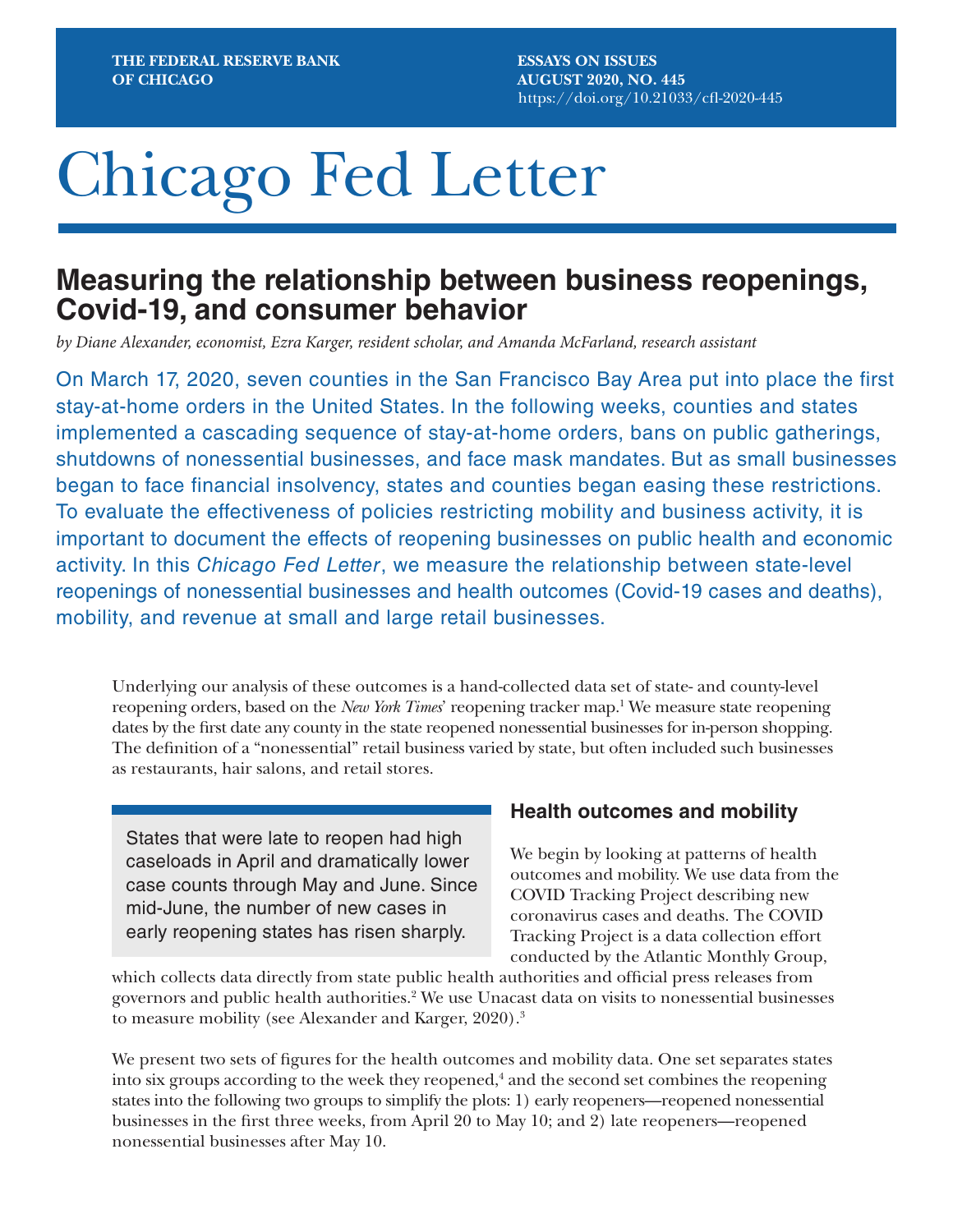#### **1. New cases and deaths**



#### *New Covid-19 reported cases and deaths*

Figure 1, panel A, shows dramatic changes in Covid-19 caseload patterns based on the timing of a state's reopening. States that were late to reopen had high caseloads in April and have seen dramatically lower case counts through May and June. Meanwhile, early reopening states initially had fewer than six cases per 100,000 residents in April and May, but that changed for the worse in mid-June (panels A and B). Since mid-June, the number of new cases in early reopening states has risen sharply to more than 25 cases per 100,000 residents. Not only is this rate higher than the current caseload in other states, but it also exceeds other grouped states' peak Covid-19 case levels in March and April.<sup>5</sup> Strikingly, even within the early reopening states, new case growth was faster in states that reopened earlier (figure 1, panel A). As the earliest reopening state was South Carolina on April 20, these differences by week of reopening have persisted for more than three months.

In the past few weeks, the number of deaths due to Covid-19 has risen in states that reopened early (figure 1, panels C and D). In line with rising infection rates, the number of deaths per capita in these early reopening states trends upward with a roughly four-week lag relative to the initial increase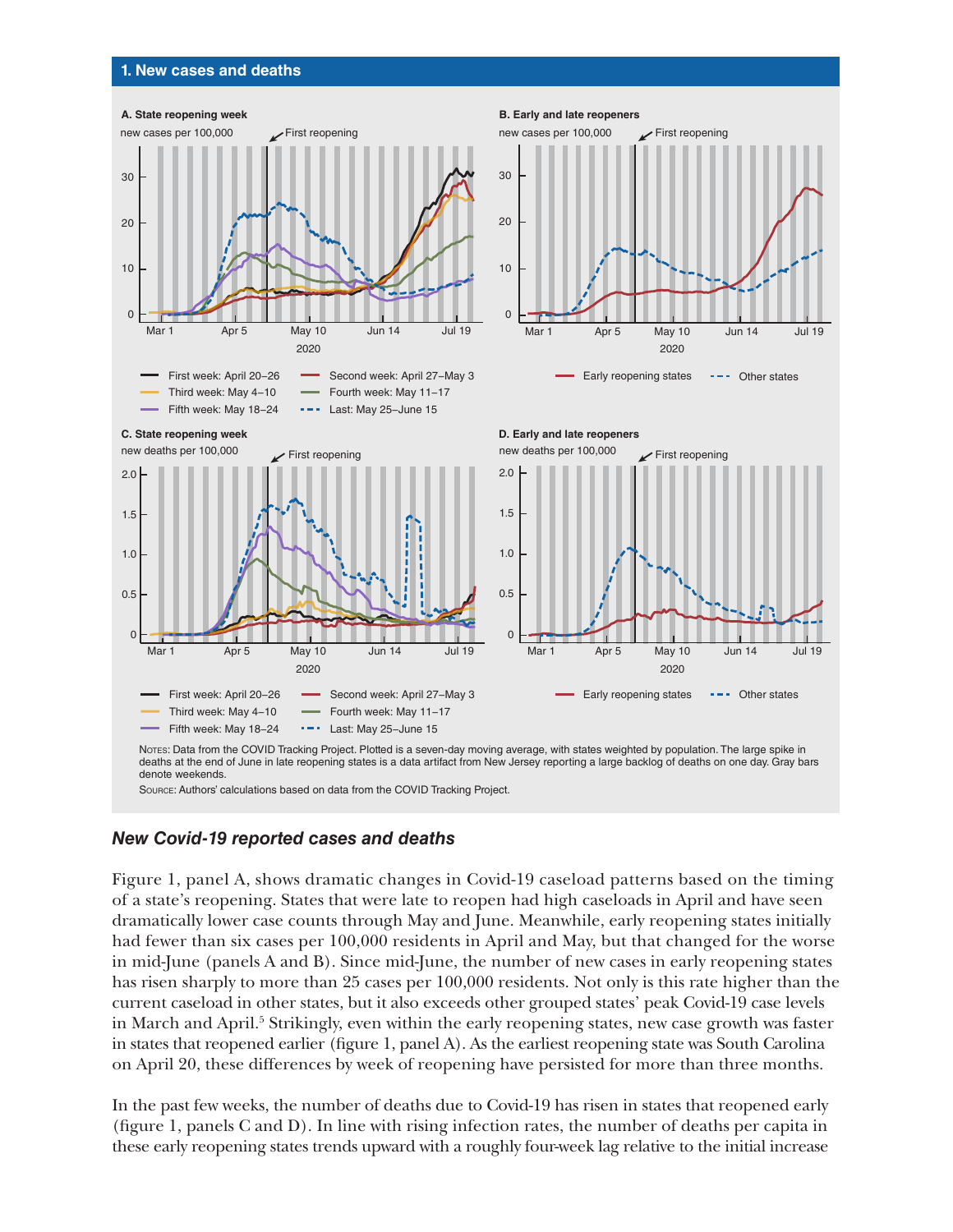#### **2. Mobility: Visits to nonessential businesses**



in reported cases (panel C). While the late reopening states are now also seeing an upward trend in cases, it has not yet affected their Covid-19 death rates.

#### *Mobility*

Next, we analyze trends in mobility. Using data from Unacast, we construct a measure of mobility defined as the percent change in the number of visits to nonessential businesses relative to the average number of pre-pandemic visits to nonessential businesses between February 15 and March 7, 2020. We plot a seven-day moving average of this measure in figure 2.

In line with the goals of the reopening policies, the data plotted in figure 2, panels A and B, show that states' reopening policies were associated with an increase in the mobility of their residents. The reopening orders correlate with increases in average levels of mobility in all states during May and June from a nadir of –65% in mid- to late March. Early reopening states saw an earlier and stronger increase in mobility, which persisted until late June. Again, when we break out the data by week of reopening, we find the mobility growth was faster in states that reopened earlier (figure 2, panel A).

Over the past month, however, early reopening states have experienced decreases in mobility, causing convergence in the mobility measures between the early and late reopening states (figure 2, panel B). Early and late reopening states now look fairly similar, clustering at a 30% decline in mobility relative to pre-pandemic levels, on average.

Putting together the trends in mobility and case volumes, we see that states with the earliest increases in mobility (i.e., the early reopening states) are the same states shown in figure 1 to be currently experiencing a surge in cases. Further, we see that the early reopening states have experienced a 10% decline in mobility since mid-June, which matches the beginning of the surge in cases in these states (see figure 1). This pattern suggests that increasing Covid-19 case rates may discourage mobility, even in the absence of legal shutdown orders. However, the recent decline is dwarfed by the initial decline in mobility in late March.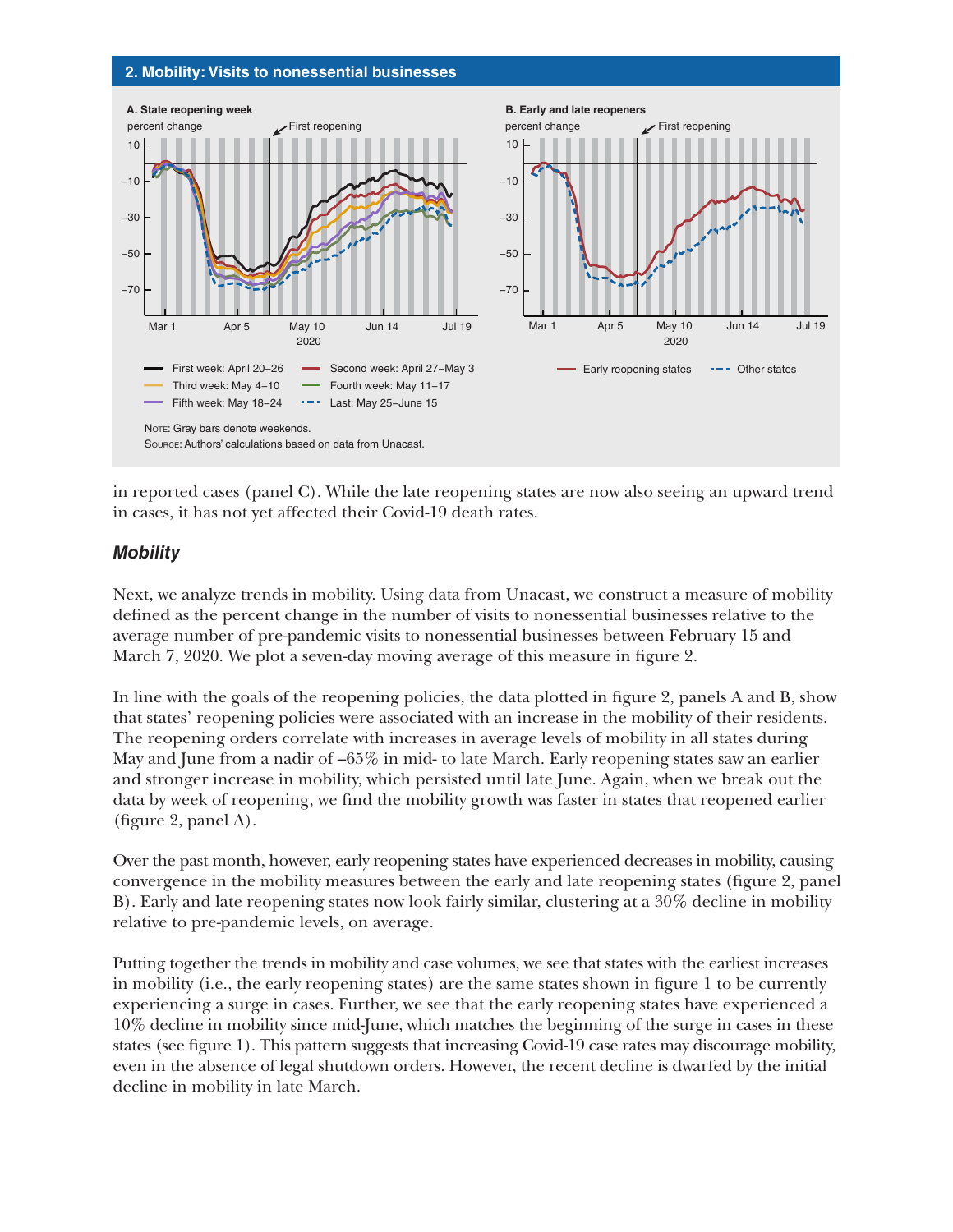#### **3. Business revenues by timing of reopening (Womply and Second Measure)**







Early reopening states  $---$  Other states



2020

Mar 1 Apr 1 May 1 Jun 1 Jul 1 Aug 1

Early reopening states  $\cdots$  Other states





#### **Business revenues**

Given the evidence of a strong increase in visits to nonessential businesses following state reopenings, we next look at business revenue to see how reopening policies affected consumer behavior. Specifically, we look at the following outcomes: small business revenue at restaurants (using data from Womply<sup>6</sup>) and consumer spending at large businesses (using data from Second Measure<sup>7</sup>). We separate large business spending into three mutually exclusive spending categories that may be most affected by reopenings: retail stores, Amazon, and food delivery services. All values represent a seven-day moving average of the percent change in average per consumer spending relative to the average per consumer spending between February 15 and March 7, 2020.

In mid-March, immediate changes in consumer behavior in response to the Covid-19 pandemic led to a precipitous 40%–50% decrease in small business revenue of restaurants and a commensurate 60%-plus increase in consumer spending on food delivery services across all states. We also see a 40% increase in Amazon spending and a 10%–20% decline in consumer spending at large retail businesses.

As the restrictions on nonessential businesses eased, we find that there was a somewhat faster rebound in the revenue of restaurants (figure 3, panel A) and large retail stores (figure 3, panel D) among early reopening states relative to other states. In parallel, we see that consumer spending on food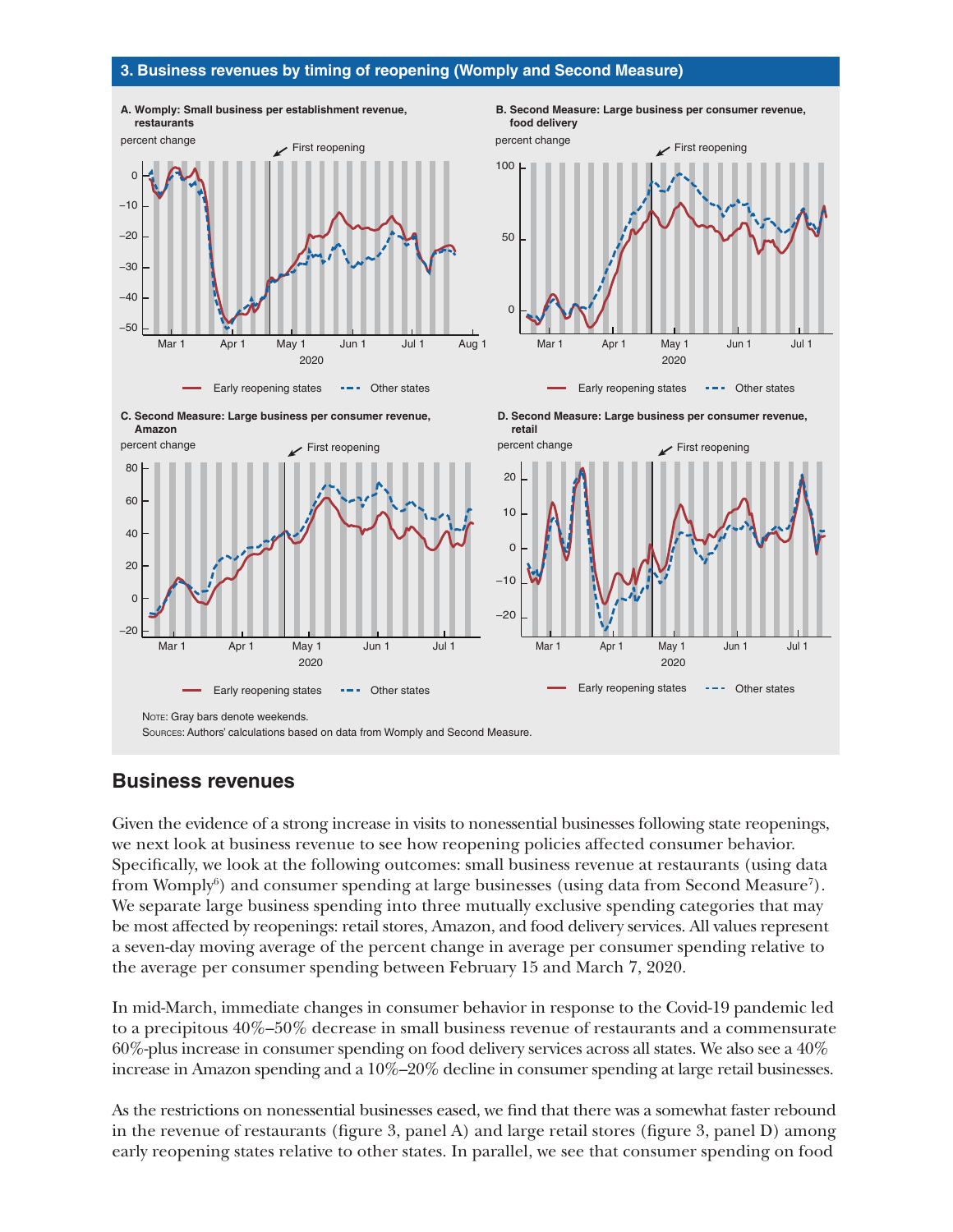delivery services (figure 3, panel B) and at Amazon (figure 3, panel C) did not increase as much in states that were early to reopen nonessential businesses, as mobility and spending at small businesses recovered. The difference in consumer behavior in these groups of states, which carried forward through mid-June, is consistent with the evidence on increased mobility in early reopening states relative to other states.

#### *Trends from mid-June to today*

Consistent with the resurgence of Covid-19 cases, we find that since mid-June there has been a recurrence of the spending patterns we saw during the initial outbreak in mid-March. Restaurant revenue has decreased by more than 10% across all groups of states since mid-June, with early reopening states—many of which are currently experiencing significant increases in Covid-19 cases seeing the largest decline (figure 3, panel A). In response, consumer spending on food delivery services has increased again (up by roughly 10%), and this increase is most prominent in early reopening states (figure 3, panel B). It appears that consumer behavior in early reopening states and other states has now largely converged, despite the initial acceleration of spending in the early reopening states.

Consumer spending at large retail companies spiked up to 10%–20% above pre-pandemic levels across all groups of states at the beginning of July, and then steeply declined. This pattern could represent consumers stocking up and/or turning back to online retail purchases, though it appears to be partially driven by a recurring monthly cyclicality in the data. Another possible explanation is that consumers are shifting toward larger, online retailers due to the surge in Covid-19 cases. The evidence on food delivery and Amazon spending increasing for all groups, particularly in states currently experiencing a surge in Covid-19 cases (figure 3, panels B and C), is consistent with this story as well.

### **Conclusion**

Our analysis documents the relationship between the timing of states' reopening and health outcomes (Covid-19 cases and deaths) and consumer responses (mobility and business revenues). Relative to states that reopened later, early reopening states experienced a faster recovery of business activity in the short term—for example, increased mobility in reopened states is reflected in increased consumer spending at restaurants. However, these gains may have come at the expense of an eventual increase in Covid-19 cases and deaths. The recent resurgence in Covid-19 cases, particularly in early reopening states, appears to have stalled or reversed this trend in both mobility and consumer spending.

#### **Notes**

- <sup>2</sup> More information about the data is available online at <https://covidtracking.com>.
- 3 For a complete description of the mobility data, see Diane Alexander and Ezra Karger, 2020, "Do stay-at-home orders cause people to stay at home? Effects of stay-at-home orders on consumer behavior," Federal Reserve Bank of Chicago, working paper, No. 2020-12, May, revised June 22, 2020. Crossref, <https://doi.org/10.21033/wp-2020-12>
- <sup>4</sup> States that reopened in the first week: Alaska, Georgia, Oklahoma, and South Carolina; second week: Alabama, Colorado, Idaho, Maine, Mississippi, Montana, North Dakota, Texas, Utah, and Wyoming; third week: Arkansas, Arizona, Florida, Hawaii, Iowa, Indiana, Kansas, Missouri, North Carolina, Nebraska, Nevada, Pennsylvania, Rhode Island, Tennessee, and West Virginia; fourth week: California, Louisiana, Maryland, New Hampshire, New Mexico, New York, Ohio, Oregon, Virginia, Washington, and Wisconsin; fifth week: Connecticut, Kentucky, Massachusetts, Michigan, Minnesota, and Vermont; last to reopen: Illinois, Washington DC, Delaware, and New Jersey. South Dakota is excluded because it never implemented a statewide closure of nonessential businesses.
- <sup>5</sup> As an important caveat, we can only measure reported cases, and the amount of testing increased significantly from early May to mid-July.

<sup>&</sup>lt;sup>1</sup> More information about the data is available online at [https://www.nytimes.com/interactive/2020/us/states-reopen](https://www.nytimes.com/interactive/2020/us/states-reopen-map-coronavirus.html)[map-coronavirus.html](https://www.nytimes.com/interactive/2020/us/states-reopen-map-coronavirus.html).